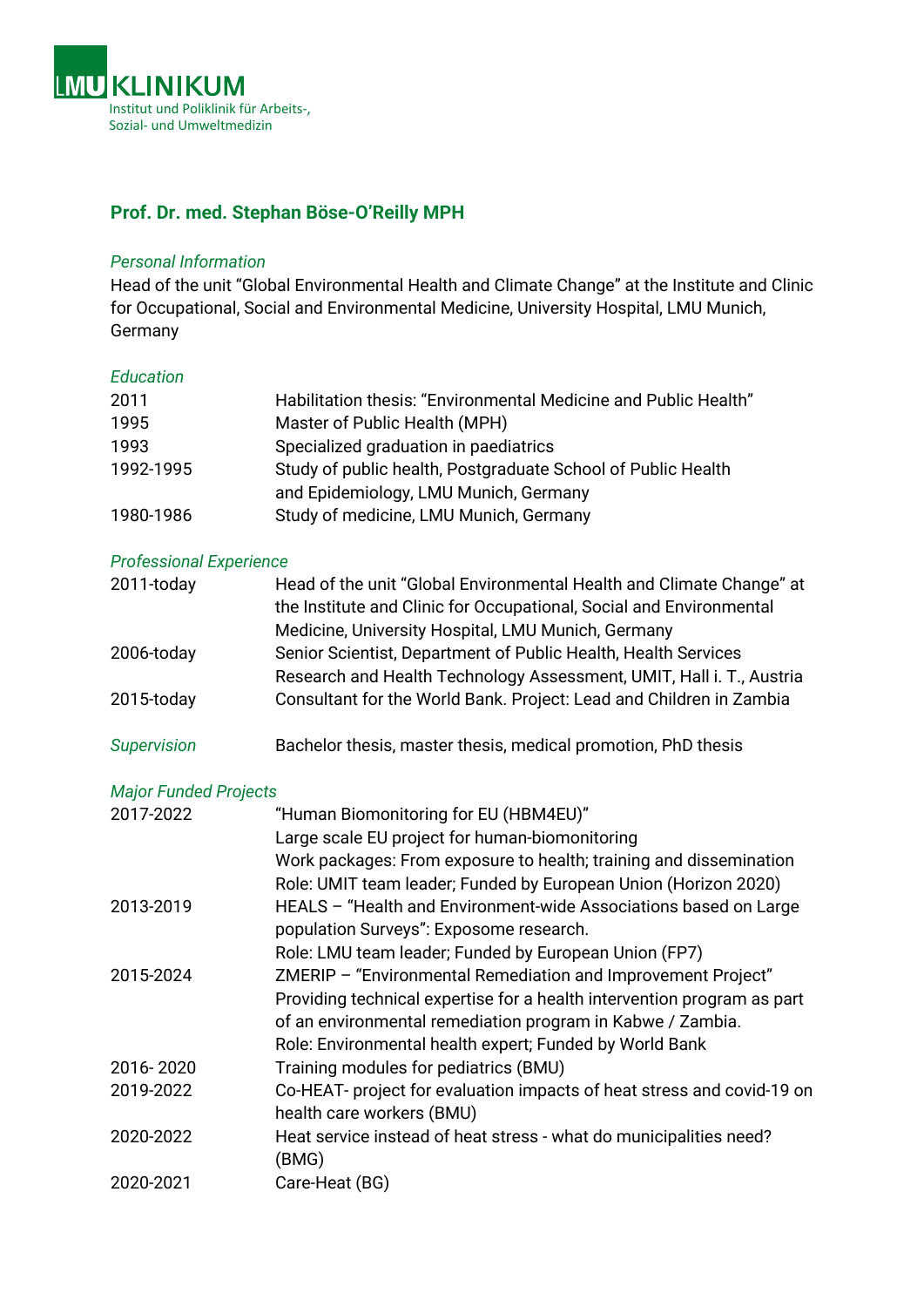

*Research Areas* Children's environmental health, climate change and health, lead and mercury as health hazards, children and adolescent medicine, Policy science interface, human-biomonitoring, burden of disease, global environmental health

## *Professional Activity*

- Member of the Climate Forum (LMU)
- Member of the "Examination Committee for the Master's Programme" at the Institute for Medical Information Processing, Biometry and Epidemiology (IBE) / (LMU)
- Member of the "Working Group Climate Change and Health" of the German Medical Association (BÄK)
- Member of: "German Alliance on Climate Change and Health" (KLUG)
- Member of the Executive Scientific Committee on Mining Occupational Safety and Health (SC MinOSH). MinOSH is a member of the International Commission on Occupational Health (ICOH)
- Board member of the "German Academy for Prevention and Health Promotion in Childhood and Adolescence"
- Member of the "Committee for Prevention of the Bavarian Medical Association and the Bavarian Association of Statutory Health Insurance Physicians"
- Board member of INCHES (International Network Child-Health-Environment-Safety)
- Delegate of the "Munich Medical Association" and the "Bavarian Medical Association" and the "German Medical Association"
- Member of the "Austrian Platform for Human Biomonitoring" at the Federal Environment Agency (UBA) Vienna, Austria

# *Lecturing Activity*

- Regular lectures on environmental health:
	- + PhD Programme International Health, Center of International Health (CiH), LMU Munich + Master of Public Health programme, LMU Munich
- Regular lectures in Health Sciences / Public Health:
- + Master of Health Sciences / Public Health, Department of Public Health, Health Services Research and HTA, UMIT
- Regular seminars on occupational, social and environmental health: + Institute for Occupational, Social and Environmental Medicine, LMU Hospital

### *Relevant Publications*

- Becker, J., P. Furu, J. Singo, D. Shoko, J. Elbel, S. Bose-O'Reilly and N. Steckling-Muschack (2021). "Determinants of health and health needs assessment of artisanal and smallscale gold miners in Kadoma, Zimbabwe: a mixed method approach." Environ Res: 111081.
- Bose-O'Reilly, S., H. Daanen, K. Deering, N. … D. Nowak (2021). "COVID-19 and heat waves: New challenges for healthcare systems." Environ Res 198: 111153.
- Jegodka, Y., L. Lagally, H. Mertes, K. Deering, J. Schoierer, B. Buchberger and S. Bose-O'Reilly (2021). "Hot days and Covid-19: Online survey of nurses and nursing assistants to assess occupational heat stress in Germany during summer 2020." The Journal of Climate Change and Health 3: 100031.